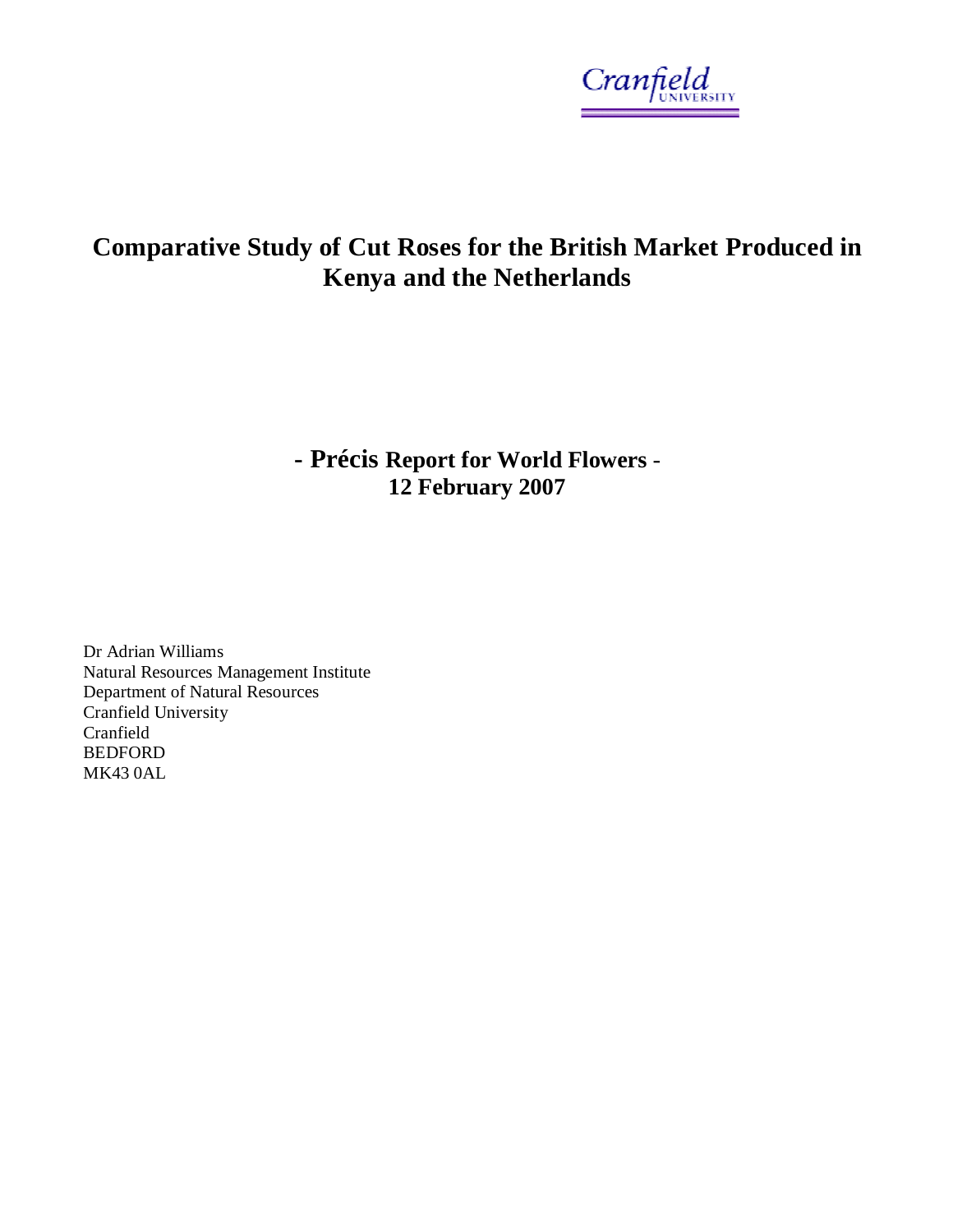## **Comparative Study of Cut Roses for the British Market Produced in Kenya and the Netherlands**

### **Introduction**

- The work was conducted by a team at Cranfield University, which is experienced in analysing the production of both field and protected crops in Britain.
- Previous work by the team has used the methods of Environmental Life Cycle Assessment (LCA) to produce Life Cycle Inventories of food crop production (Williams et al., 2006).
- This report compares production and delivery of roses from two specific production centres, one at Oserian and Kenya and the other near the Hook of Holland.

#### **Methods**

- The principles of LCA are to quantify all the resources used and emissions to the environment that occur in the production of a commodity, known as the functional unit.
- Production inputs are traced back to primary resources, e.g. the energy in vehicle fuels is traced back to crude oil in the ground and vehicle use includes the energy used in the production and maintenance of the vehicles over their lifetime.
- The emissions of interest in this report are  $CO<sub>2</sub>$  and Global Warming Potential (GWP).
- While  $CO<sub>2</sub>$  is the main greenhouse gas concerned with global warming, agriculture and horticulture are particular sources of methane (CH<sub>4</sub>) and nitrous oxide  $(N_2O)$ .
- Other gases are related to  $CO<sub>2</sub>$  using factors that quantify the ability of the gas to absorb solar radiation (radiative forcing) over a timescale of 100 years (GWP<sub>100</sub>).

## **Air freight**

- A major term in the Kenyan operation is air freight.
- We did not have an inventory for fuel usage and associated emissions, but developed one from the Defra *Guidelines for Company Reporting on Greenhouse Gas Emissions* (Defra 2005) and data from the National Air Emissions Inventory [\(www.naei.org.uk\)](http://www.naei.org.uk)). These provided average values for  $CO<sub>2</sub>$ , CH<sub>4</sub> and N2O emissions per tonne-km (t-km) of air-freight and represent the direct combustion of fuel alone.
- These were inflated by a factor 1.1 to account for tracing the fuel back to crude oil (in line with other major fuels). Energy and known greenhouse gas (GHG) emission were increased by a further 10% to allow for aircraft manufacture and maintenance (this is rather less than for agricultural vehicles for which the factor is more typically in the range 20 to 30%).
- Of greater concern, however, is the potential effect of the high altitude of aviation emissions on the effect of  $CO<sub>2</sub>$  in radiative forcing. The AEA study for Defra on food miles (Watkiss, 2005) used a factor of 2.7 to account for this effect. This factor was included in comparisons as  $CO<sub>2</sub>A$  and GWP<sub>100</sub>A.

#### **Results**

- The production at Oserian and delivery to the World Flowers RDC of the functional unit of 12,000 cut rose stems incurs 53,000 MJ primary energy and emits 2,200 kg  $CO<sub>2</sub>$  (without including any allowance for the altitude of emissions). 7,800 MJ (15%) is fossil. The equivalent from one Dutch operation uses 550,000 MJ primary energy ( $>99\%$  fossil) and emits 35,000 kg CO<sub>2</sub>.
- The main energy inputs in the Dutch house are  $800,000$  m<sup>3</sup> natural gas and 1,200 MWh electricity per ha. These are broadly similar to those used for tomato production in Britain.
- The annual yields of marketable stems were almost 70% higher per ha in the Kenya when compared with the Dutch.
- CO<sub>2</sub> represented 90 to 96% of the Global Warming Potential (GWP<sub>100</sub>) from the two systems.